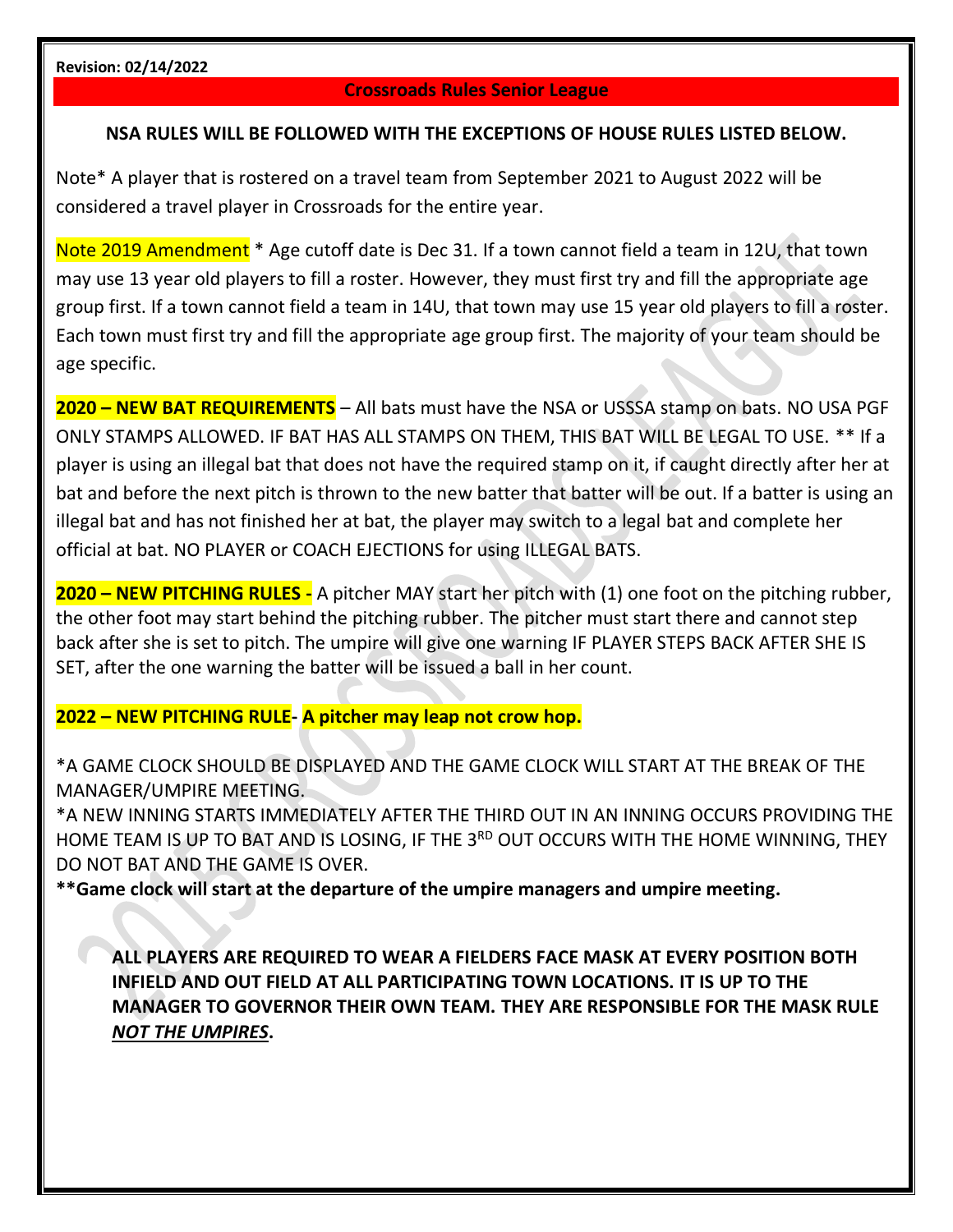- 1. Game Time- 75 minutes finish the inning. Games to start no earlier than 6pm. No game to be scheduled after 8pm unless it is your own town's decision to play each other. (12U and 14U to play Monday and Wednesdays when possible but may be scheduled on Tuesday and Thursdays when fields dictate) (18U Monday-Thursday). A 12-game schedule will be issued to each team, 6 home and 6 away.
- 2. Tie games use international tiebreaker with last recorded out on  $2^{nd}$  base. Up to max of 2 innings. After completing 2 extra innings, game will be documented as a tie.
- 3. Continuous batting order
- 4. Unlimited substitution
- 5. Travel Ball players 3 travel ball players on a team, if you have more you can add to a team after all teams have travel players on them. (No one team can have entire travel ball or high school players and their other town teams have none. (Players must be distributed amongst the teams in the league)
- 6. **Subs,** you can call up from another team in that age group from your town or any town in the crossroads. They must play outfield and bat last. A Player that is called up from a younger division **in the regular** season may pitch or catch if needed; the player must bat last. No sub pitchers or catchers can be used in the same age division can be used in regular season.
	- a. **NO SUBS of ANY AGE PITCHERS OR CATCHERS WILL BE PERMITTED IN THE YEAR-END TOURNAMENT.**
	- b. A team must have a minimum of 7 **players** to start a game, (any combination of 7 **players** including subs but no more than 3 subs permitted) and must finish with 7 players. There will be no outs assets for playing with 7, no out for the eighth or ninth spot in the order. A **15**-minute grace period will be given to the team that is short; however the game timer starts to run at game time.
	- c. A team calling up subs cannot **exceed 11 players** in the starting lineup. All subs must bat last in the order and wear their original team shirt.
- 7. Maximum number of subs is 3 for season and tournament. You can use a travel player if you have fewer than 3 travel players playing on that team. **NO SUBS of ANY AGE PITCHERS OR CATCHERS WILL BE PERMITTED IN THE YEAR END TOURNAMENT**
- 8. Late players to the game may enter put them at the bottom of the lineup, no penalty.
- 9. Players that have been removed from the line up due to injury or have to leave the field, when their bat comes, there will not be an out, just skip over. (In the event a batter is hurt and cannot finish her at bat this will be an out), if her turn at bat comes up later it will not be an out.
- 10.**No Metal Spikes, if it is detected after the first pitch the girl will be called out if on offense and asked to change into plastic cleats or gym shoes immediately. If the player is on defense they will vacate the field immediately. The player will be removed but the game will not stop**.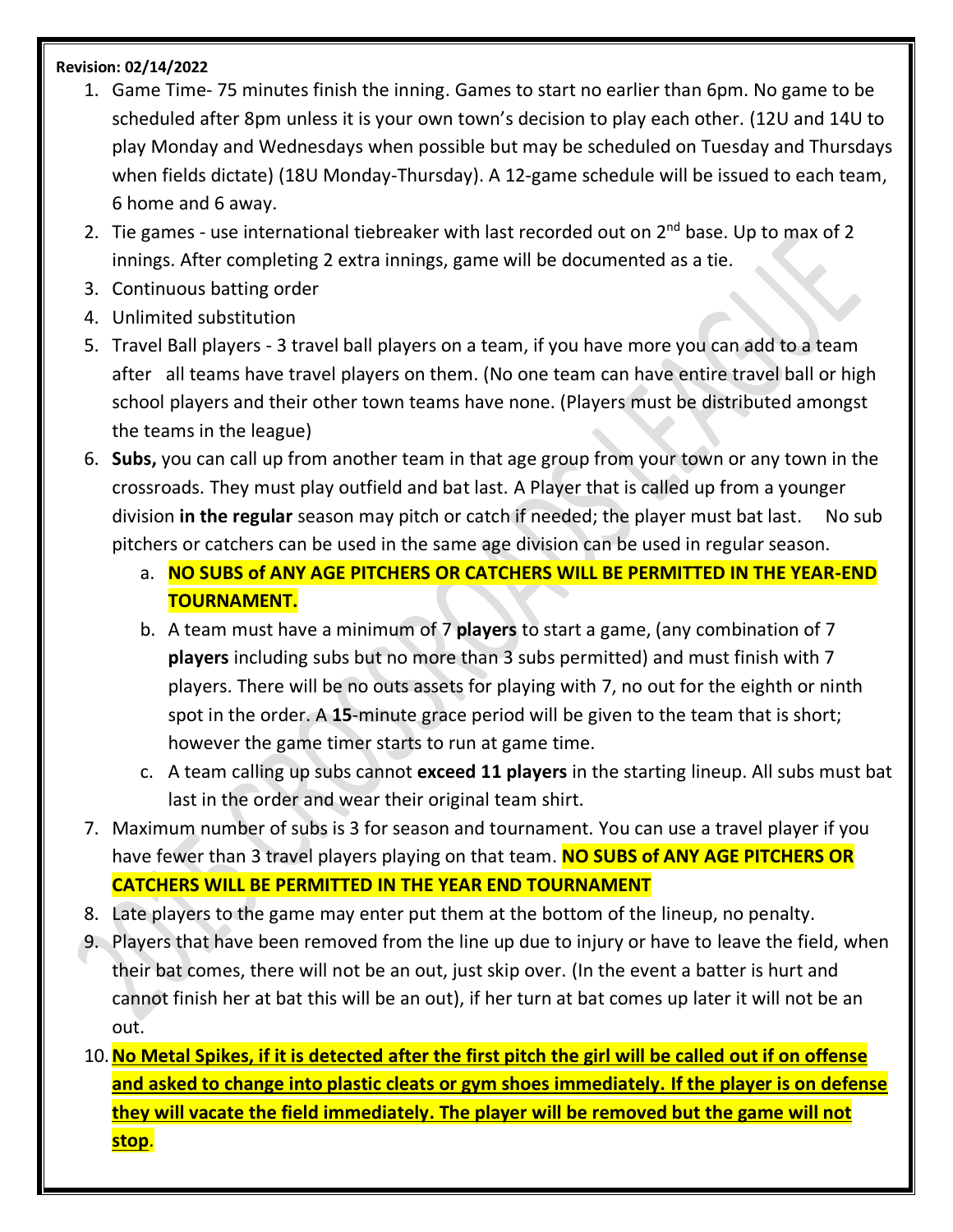- 11.**Run Rule: 12U and 14U** -7 runs per inning. Slaughter rule is still in effect -12, 10, 8 runs, 3, 4, 5 innings.
	- a. (**NOTE – 12U 14U ONLY REGULAR SEASON)**  if time allows and the home team is winning and the visitors cannot win because of the 7-run rule, **the visiting team will be allowed to bat and remain playing until time expires.** The second the timer goes off, the game will be called regardless of outs. In the instance the home team is winning, they will not be allowed to bat.
	- b. **\*\* NEW – NO SCORES WILL BE RECORDED. BLIND DRAW YEAR END FOR BRACKETS PLAY**
	- c. **No run limit during end of the year tournament. 12, 10, 8 slaughter rule after 3, 4, 5.**
- 12. **18U - NSA Run Rule. 12, 10, 8 slaughter rule after 3, 4, 5.**
- 13. Team roster deadline 12U and 14U are due by April 15 18U due by May 15. Rosters must be emailed to Daniel Erickson [purk1115@gmail.com](mailto:purk1115@gmail.com) and AL August at [sgspresident2015@gmail.com.](mailto:sgspresident2015@gmail.com) **An asterisk (\*) will be placed next to each high school or travel player.**
- 14. Players can be added 12U and 14U until May 18, 18U until June 10. (Exception, if you need to add a player to have enough to have a team - Let the towns know. Say you are dropping one to add one)
- 15.Rain outs may not always be played at the field where the game was originally scheduled at.
	- a. A game is considered complete after the completion of three (3) completed innings. If the home team is winning after 2½ innings the game will be called complete.
	- b. A game will start over new if game is called due to rain or cold. Umpires or a league official from your league at the fields will make this call, not the managers.
	- c. Each town will schedule their own rainouts.
- 16. 12U-14U Year-end tournament to start as early as Monday, June 27.
- 17.North and South winners play final game Wednesday, July 6, at a neutral field. 18U tournament to start Monday, July 11.

## **Tourney rules: BLIND DRAW. Double coin toss shall be used to determine home and away.**

YEAR END TOURNAMENT RUN RULE - 12U/14U/18U **No run limit per inning**. SLAUGHTER RULE IN AFFECT 12,10,8 runs - 3, 4, 5 innings

*NOTE-* **NO SUB PITCHERS OR CATCHERS WILL BE PERMITTED TO PITCH OR CATCH IN YEAR END TOURNEY. All subs must wear their original team shirt when subbing.** 

# *\*\* ALL SUBS MUST BE AGE APPROPRIATE TO THE TEAM THEY ARE SUBBING FOR. NO OLDER PLAYERS ARE PERMITTED TO PLAY DOWN IN TOURNAMENT.*